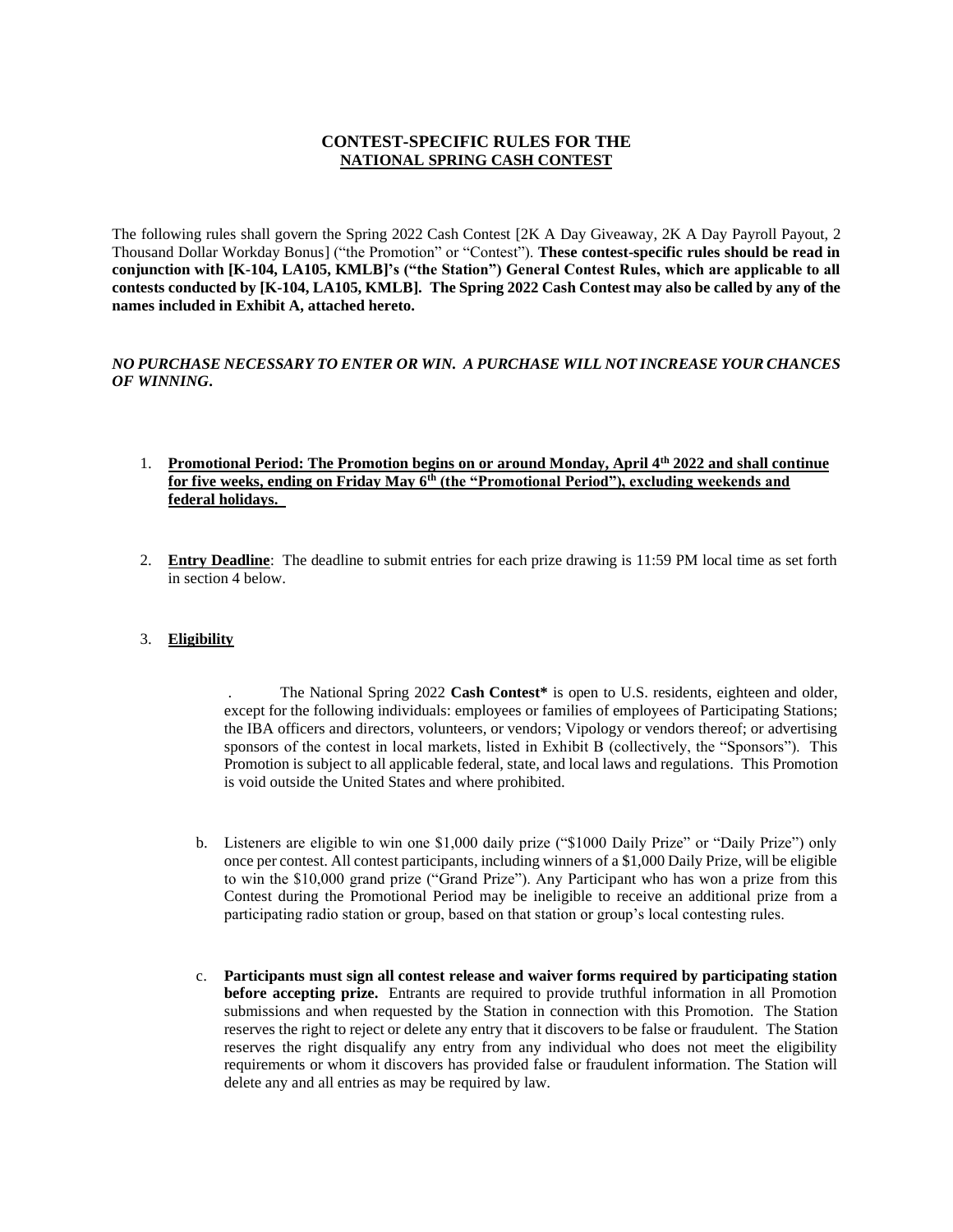#### **4. Entry Method**:

**Participants who wish to participate in the Contest must do so using the Station's website via the National Cash Contest widget. The National Cash Contest widget is located on the Station's main webpage, located at [k-104.com, la105.com, kmlb.com]. In order to participate, a Participant must submit the required personal information and the Station's on air "keyword" by 11:59 PM local time, the same day that the keywords are provided. Four different keywords will be announced on air on the Station at random points through the day. Participants may utilize each keyword to submit four entries into the contest each day. Each Participant may only submit four entries per day, and each of the four entries must utilize a different keyword. The Station reserves the right to delete, reject, remove, or otherwise not consider any submissions which contain a duplicate keyword.**

**When providing the keyword on air, the Station will spell the keyword. Participants must submit the keyword as it was spelled on air, and only the keyword, in order to provide a qualifying submission. If a Participant's submission does not match the spelling provided by the Station on air, the Station reserves the right to delete, reject, remove, or otherwise not consider such submissions when selecting a winner.**

**Participants are required to submit all requested information, which may include their first and last name, telephone number, email address, address, city, state, zip code, and certify they meet the age requirements, in order to participate. The Station reserves the right to delete, reject, remove, or otherwise not consider any submission which does not contain all requested information. Multiple Participants are not permitted to utilize the same email address. Failing to provide separate email addresses for each Participant may result in a Participant's submission being disqualified. In order to avoid disqualification, only the authorized account holder of the submitted email address should use that email address to participate. The authorized account holder is the natural person who is assigned to the email address by an internet access provider, online service provider or other organization that is responsible for assigning the email address or the domain associated with the submitted email address. Participants may not utilize more than one email address to increase the number of submissions for that Participant. Use of any device or method to automate entry is prohibited.** 

**Only those submissions that are received by 11:59 PM local time containing the keywords aired that day will be considered in selecting a winner. The Promotion administrator's computer is the official time-keeping device for the Promotion. Only those submissions which the Promotion administrator deem timely will be considered in selecting a winner. Proof of submission or other indication of submission will not be accepted to prove the timeliness of a submission.**

#### **THE STATION RESERVES THE RIGHT TO DISQUALIFY ANY PARTICIPANT WHO VIOLATES THIS PROVISION OR ANY OFTHESE RULES FROM SELECTION AS THAT DAY'S WINNER AND FROM THE CONTEST OVERALL.**

**This Promotion is in no way sponsored, endorsed or administered by any third party, including social media platforms or search engines. By submission of an entry, the Participant releases all Sponsors from any responsibility or liability for the Promotion's administration, prizes or promotion. A Participant's entry information is being provided to the Station only.**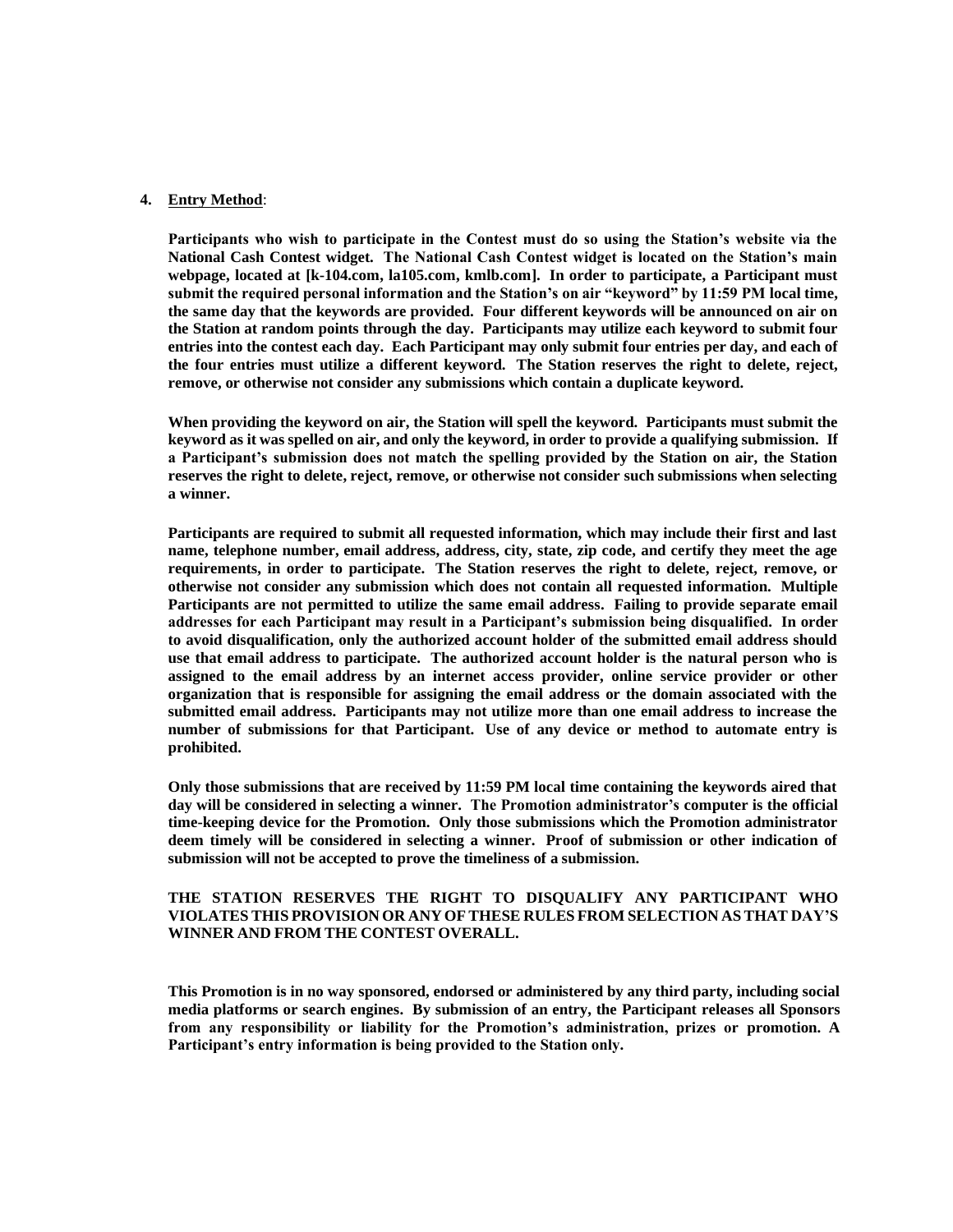**Sponsors are not responsible for any technical issues which may result in an invalid submission, including disrupted , delayed, lost, or unavailable internet connections; cell phone service and/or carrier issues; computer failures, errors, or data loss of any kind; failed, incomplete, garbled or deleted computer or network transmissions; inability to access any website or online service; any other error or malfunction, late, lost, illegible or misdirected entries; or for printing errors in any advertisement, entry form or the rules.**

**By use of the Station's website and by entering the Contest, the Participant agrees to the Station's Website Terms of Use Agreement and to the use of the Participant's personal information as described in the Station's Privacy Policy, located on the Station's website. Through participation in this Contest, Participants agree to receive marketing materials from the Station and Station's contest sponsors. If Participants have questions about the collection or use of their personal information, Participants should contact the Station using the below information.**

**Entry materials that have been tampered with or altered are void.** If the Contest Administrators determine, in their sole discretion, that there is any suspected or actual electronic tampering with the Contest or if technical difficulties compromise the integrity of the Contest, the Sponsors reserve the right to void the entries at issue and/or terminate the Contest and conduct a random drawing to award the prize among all eligible entries received as of the termination date. If the Contest is terminated due to tampering or technical difficulties prior to its expiration date, notice will be posted at www.iba.media and on the Station's website. If, for any reason, the Contest is not capable of running as planned, including tampering, unauthorized intervention, fraud, technical failures, or any other causes beyond the control of Sponsors which corrupt or affect the administration, security, fairness, integrity or proper conduct of the Contest, Sponsors reserve the right at their sole discretion to cancel, terminate, modify or suspend the Contest. Sponsors reserve the right to disqualify any Participant that tampers with the operation of the Contest or violates the Official Rules of the Contest.

#### **5. Prizes and Odds of Winning.**

- a) (**2) TWO DAILY PRIZES of \$1,000 (USD) will be awarded each weekday for 5 weeks beginning on April 5th, 2022 (The first drawing occurs one day after contesting starts on April 4th, 2022). A total of (50) Fifty prizes of \$1,000 dollars each will be awarded throughout the duration of the contest. Additionally, one \$10,000 grand prize will be awarded after the final daily winner drawing occurs on Monday, May 9th, 2022.**
- b) **A Participant's odds of winning either a Daily Prize or the Grand Prize depend upon the number of Participants and the number of valid entries submitted by each Participant.** This is a nationwide contest, and winners will be selected from a pool of submissions from throughout the United States. Even if the Station has rebranded or renamed this Contest, as described in Exhibit A, Participants are still subject to a national pool of Participants.
- c) Participants are only eligible to win one \$1000 Daily Prize per contest. Any Participant who has already received a Daily Prize in the ongoing Contest period will be ineligible to receive an additional \$1000 Daily Prize, however they will be eligible to win the Grand Prize.

#### **6. Winner Selection and Notification.**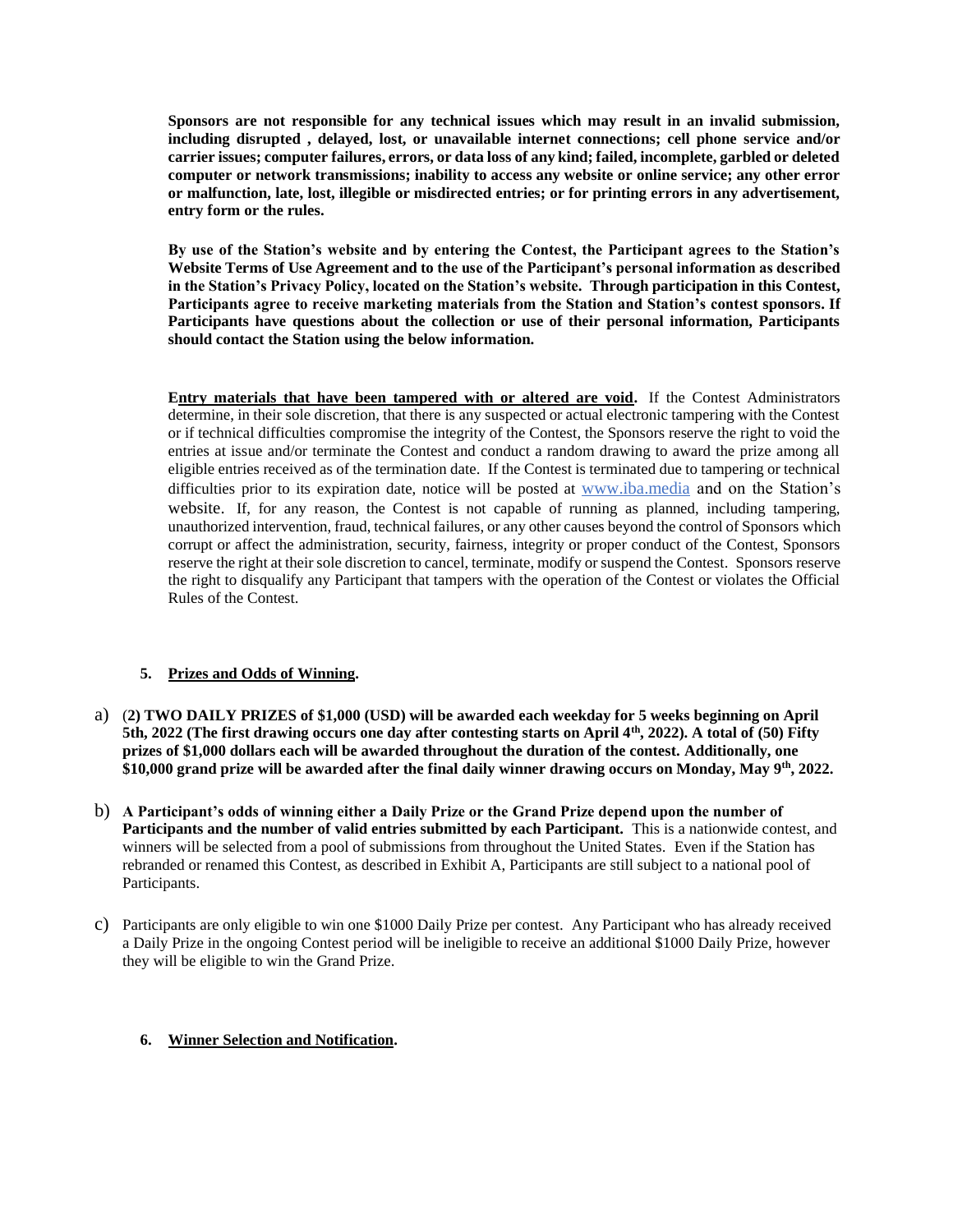Selection of \$1000 Daily Prize Winners: Two winners will be randomly selected each weekday, beginning Tuesday, April 5th, 2022, excluding U.S. National Holidays, during the Promotional Period. In order to win, a Participant will be selected from the valid submissions received the prior business day using a random number generator.

Selection of Grand Prize Winner: One Grand Prize winner will be selected on Monday, May 9, 2022. The winner will be randomly selected from the valid submissions received throughout the entire contest period using a random number generator.

Notification: For both Daily Prize Winners and the Grand Prize Winner, the Contest Administrator will attempt to contact the selected Participant by phone, utilizing the phone number provided at the time of submission. The call to the selected participant will likely occur (but is not required to occur) between 12PM and 2PM Eastern Time. The call may show as coming from an Indiana number (area code 260) or as an "UNKNOWN" caller; there is no guarantee what the call will show on the Participant's phone and the Sponsors are not responsible for any error or confusion that may result from how the call is displayed on the Participant's phone. The Contest Administrator will attempt to contact the selected Participant by phone three times within a 15-minute period, although those calls could happen within a smaller window of time. No messages, voice mail, or other type of messages will be left on the selected Participant's phone. If the Contest Administrator is unable to contact the selected Participant after calling them three times, then an alternate Participant will be randomly selected, and the same contact method will be utilized to reach the alternate Participant. If the first selected participant cannot be contacted, a maximum of four alternate participants will be selected each day. If after attempting to contact the five randomly selected participants in this manner, the Contest Administrator has been unable to contact any of the randomly selected participants, an additional five individuals will be selected from the valid submission pool. If contact is made with the randomly chosen Participant after three phone calls, that Participant will be awarded the prize. Participants need not be listening or present to win. The call with the selected winner will be recorded for future playback on any and all participating Stations.

All winner information, such as name and location, will be collected at the time that the winner is contacted. This information will be sent to the local Station. The IBA will provide the local station with a check for the prize amount, made out to the local Station from the Cash Contest Account held by the IBA. The local Station will then draft a check to the winner, utilizing the information provided to the Contest Administrator at the time of winning. Winners will be notified by the local station to pick up their checks. The Sponsors and Station will notify winners of when to pick up their checks as soon as practicably possible. Any prizes, certificates, or checks not claimed within 60 days of notice will be forfeited by the winner. Winner checks must be claimed by the selected winner, in person, at the Station's designated location, with proper identification. The Station reserves the right to refuse to deliver any check, prize, or certificate to any individual who's proper identification does not match the information provided by the selected winner at the time they are contacted, or in accordance with all federal, state, and local laws. Decisions of Station management with respect to the Contest are final.

The Sponsors are not responsible for any technical issues, natural disasters, or other intervening factor which may prevent the Contest Administrator from being able to reach the selected Participant. The Sponsors are also not responsible for any technical issues, natural disasters, or other intervening factors which may result in the selected winner's contact information from being correctly recorded or provided to the Station. It is the responsibility of the selected winner to ensure that the information provided at the time of contact is correct. Any failure to provide correct information may result in the prize being forfeited or the winner being unable to collect. The Station, Sponsors, and Contest Administrator reserve the right to withhold any prizes which they suspect may be fraudulently obtained.

#### **7. General**

a) Payments of all federal, state, and local taxes are solely the responsibility of the winner(s). Winner(s) will be required to complete and submit an IRS Form W-9 or the equivalent including a winner's full Social Security Number for receipt of any prize valued at \$600 or more. Failure to submit a complete W-9 or equivalent will result in disqualification and forfeiture of the prize.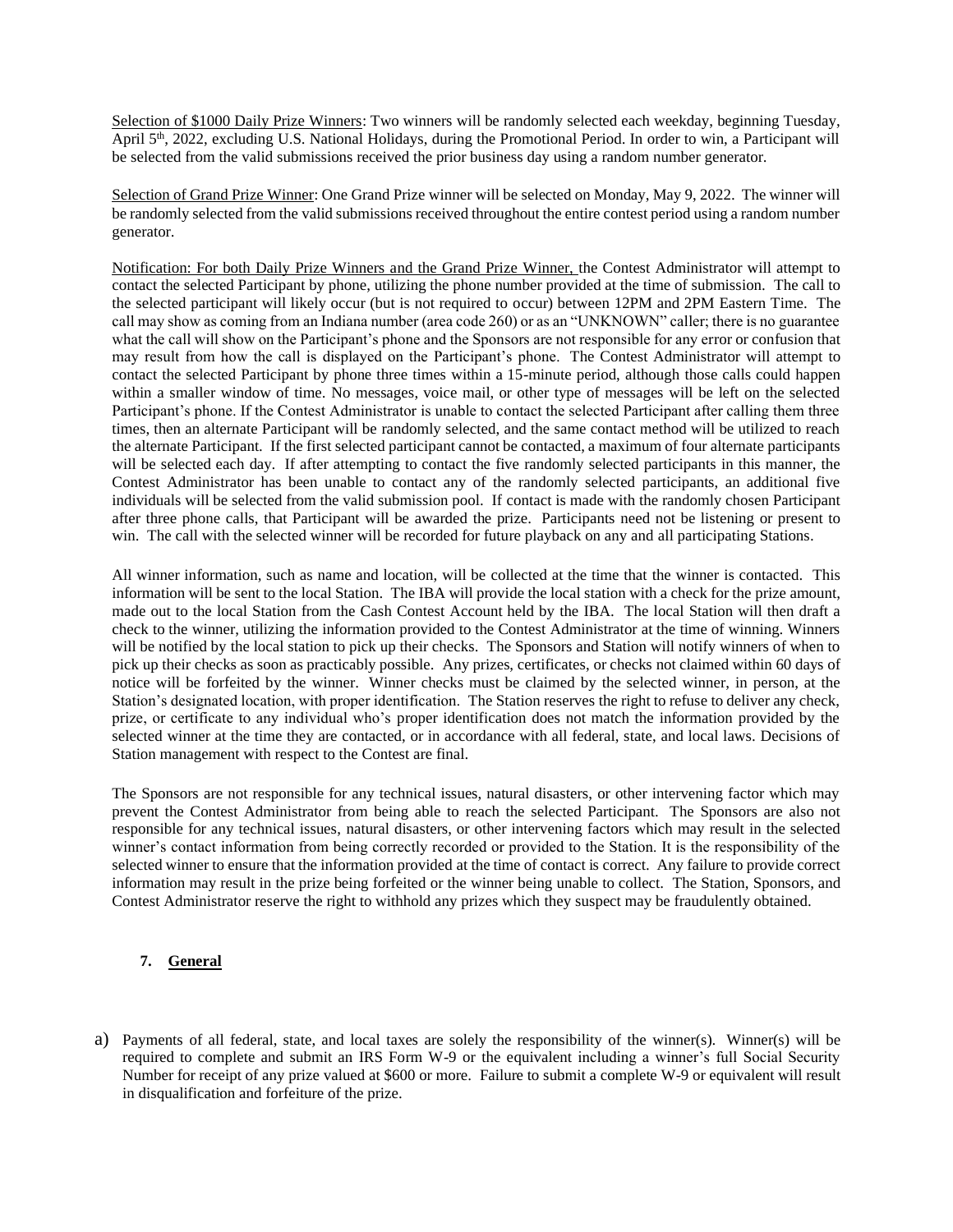- b) Participating in the Promotion and acceptance of a prize constitutes a winner's and guest's (where applicable) permission for the station or its agents to photograph, film and record each winner, and to use his/her name, address (city and state), likeness, photograph, voice, biographical information and/or any statements made by him/her regarding the Promotion or its Sponsors for purposes of trade, publicity or promotion without additional financial or other compensation, and, station may, where legal, require a winner to sign a publicity release confirming such consent prior to acceptance of the prize. In the case of a conflict between this paragraph 3b and any other provision of these contest rules, this provision 3b shall govern. By accepting the prize, each winner grants to Sponsors the right to use the winner's name, voice, picture and/or likeness for purposes of advertising and publicity in any and all media now known or hereafter invented, without further permission or additional compensation (except were prohibited by law). All expenses on receipt and use of prize are the sole responsibility of winner. Winner by acceptance of their prizes, agree to release Station, IBA, and their advertising, promotion and production agencies and their respective parents and subsidiaries, shareholders, directors, employees, agents and representatives from any and all liability, claims or actions of any kind whatsoever for injuries, damages or losses to persons and property which may be sustained directly or indirectly in connection with the receipt, ownership or use of the prize or while preparing for, participating in, and/or traveling to any Contest or prize-related activity or to station to collect the prize.
- c) No prize transfers. Offer subject to federal, state and local regulations and laws and is void where restricted or prohibited. By entering, participants agree to these rules and the decisions of the Sponsors.
- d) To the fullest extent permitted by law, by participating in the Promotion, you:
	- 1. agree to grant station a non-exclusive, perpetual, worldwide license to edit, telecast, exhibit, rerun, reproduce, use, syndicate, license, print, distribute and otherwise exploit any items (including any photos, videos, audio, or written material) submitted as part of your contest entry (the "Materials"), or any portion thereof, in any manner and in any and all formats and media now known or hereafter devised, without payment to you or any third party;
	- 2. acknowledge that station reserves the right, in its sole discretion, not to use the Materials at all; and
	- 3. represent and warrant that: you are at least as old as the age of majority in your state; you have the full legal right, power and authority to grant to station the license provided for herein; you own or control the complete exhibition and other rights to the Materials you submitted for the purposes contemplated in this license; you are either the parent (or legal guardian) of any minor featured in the Materials or have received the express consent of the parent (or legal guardian) for any such minor to appear in the Materials and to enter the minor's likeness in the Materials in the contest; and neither the Materials nor the exercise of the rights granted herein shall infringe upon or violate the right of privacy or right of publicity of, or constitute a libel or slander against, or violate any common law or any other right of, any person or entity.
- e) Prior to awarding any prize station in its sole discretion may require verification of Promotion winner's or winners' identification by a showing of valid government-issued photo identification.
- f) To the fullest extent permitted by law, by participating and/or accepting a prize, entrants, winner(s) and guests (if applicable) agree to release and hold harmless the station conducting the Promotion, its sponsor(s) and promotional partner(s), its advertising and promotion agencies, any social media platform utilized in the conduct of the Promotion (including but not limited to Facebook, Inc.) and each of their respective parent, subsidiary and affiliated entities, and the officers, shareholders, directors, employees, agents, representatives, successors, and assigns of each of them (collectively, the "Released Parties") against any and all claims or liability arising directly or indirectly from the prize or participation in the Promotion. Station may also require eligible Promotion winner to sign a liability release confirming such consent.
- g) The station conducting the Promotion, in its sole discretion, reserves the right to disqualify any person (and all of their entries) from this Promotion if he or she tampers with the entry process, the operation of the Promotion, or the operation of the station's website, Facebook Page, and/or any other social networking site used in the Promotion, or is otherwise in violation of the rules. The station conducting the Promotion further reserves the right, at its sole discretion, to modify, cancel, terminate or suspend the Promotion, or any part of it, if it is not capable of completion as planned or if any fraud, technical failures or any factor beyond the station's control, including infection by computer virus, bugs, tampering, unauthorized intervention or technical failures of any sort,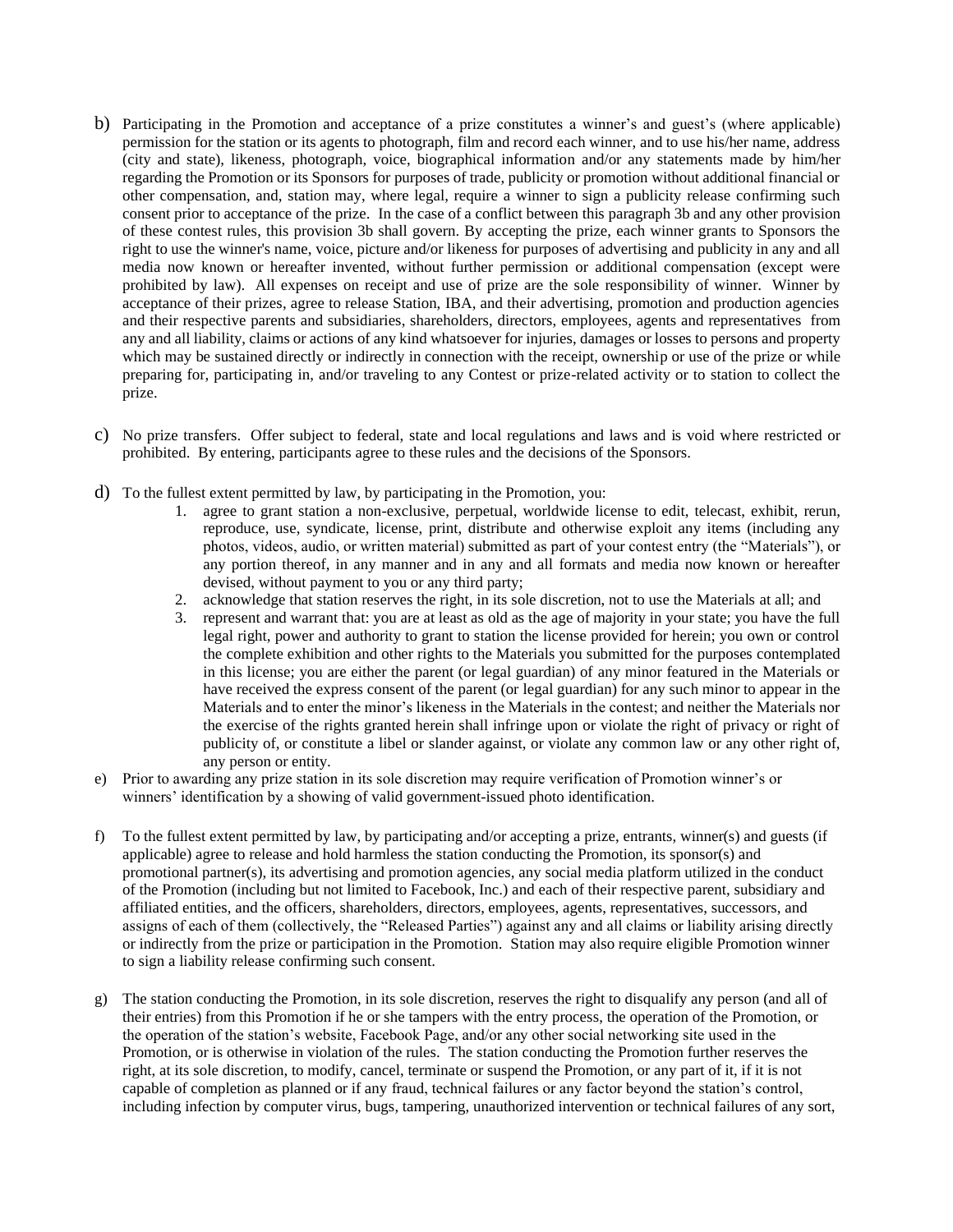corrupt or affect the administration, security, fairness, integrity or proper conduct of the Promotion as determined by the station in is sole discretion. Any attempt by an entrant or any person to deliberately damage any station website, Facebook Page, and/or any other social networking site used in the Promotion or to undermine the legitimate operation of this Promotion may be a violation of criminal and civil laws. Should such an attempt be made, the station reserves the right to seek full prosecution and/or damages from any such individual to the fullest extent permitted by law. The station's failure to enforce any term of these Official Rules shall not constitute a waiver of this provision. If due to circumstances beyond the control of the station conducting the Promotion, any competition or prize-related event or travel is delayed, rescheduled, postponed or cancelled, the station reserves the right, but not the obligation, to modify, terminate, suspend or cancel the Promotion and shall not be required to award a substitute prize.

- h) The Released Parties are not responsible for (i) typographical or other errors in the printing, the offering or the administration of the Promotion, or in the announcement of a prize; (ii) entries not received due to difficulty accessing the internet, service outage or delays, computer difficulties, malfunctions, disconnections, other technological failures, telephone service outages, delays, dropped calls, or busy signals, or any other difficulties that may prevent an individual from sending or receiving a text message; or (iii) lost, stolen, mangled, misdirected, postage due, illegible, incomplete, incorrect, or late entries. Further, the Released Parties are not responsible if any part of a Promotion prize cannot be awarded due to acts of god, acts of war, natural disasters, weather, acts of terrorism or other factors beyond Station's control.
- i) By participating in and running this contest, participating Station agrees to release other participating Stations, IBA, and their advertising, promotion and production agencies and their respective parents and subsidiaries, shareholders, directors, employees, agents and representatives from any and all liability, claims or actions of any kind whatsoever for injuries, damages or losses to persons and property which may be sustained directly or indirectly in connection with the Contest or while preparing for, participating in, and/or traveling to/for any Contest related activity.

#### **8. Official Rules and Winner List**

To obtain a physical copy of the General Contest Rules, these contest-specific rules, or a list of winner(s) following completion of the Promotion (please specify which), send a self-addressed envelope specifying "General Contest Rules," National Winter Cash Contest," or "National Winter Cash Contest Winner List" by June 30, 2022 to: Ricki Sullivan, General Manager, The Radio People, 1109 Hudson Lane, Monroe, LA, 71201.

#### 9. **Terms of Use Agreement & Privacy Policy**

The Terms of Use Agreement of the station conducting the Promotion is located here: k-104.com, la105.com, kmlb.com. The Privacy Policy of the station conducting the Promotion is located here: k-104.com, la105.com, kmlb.com.

For questions regarding our Terms of Use and Privacy Policy, please contact: Ricki Sullivan, General Manager, The Radio People, 1109 Hudson Lane, Monroe, LA, 71291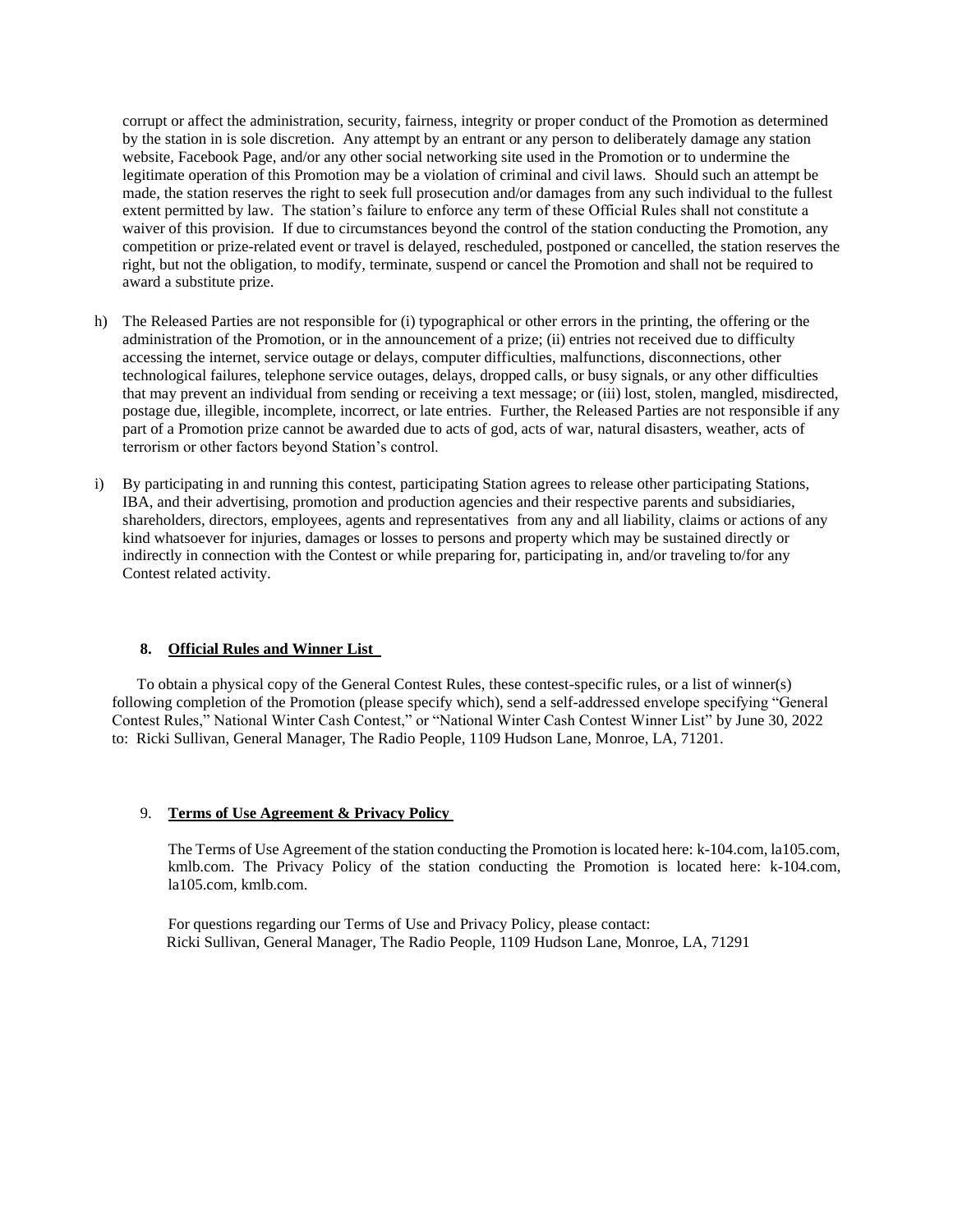## **Sponsor(s):**

**Affiliated Station(s) Exhibit A**

- **Call Letters Contest Name**
- **KABG Big Money Payday**
- **KALK SPRING INTO CASH**
- **KALL \$60,000 Giveaway**
- **KANY To Be Determined**
- **KATY Spring Into Cash**
- **KBEQ Q104 Cash Cow**
- **KBUS BUS-PUT A GRAND IN YOUR HAND**
- **KBZZ 1k if Classic Bacon**
- **KCKC Pay Your Bills**
- **KEBT DINERO EN CALIENTE / FAST CASH**
- **KEGA \$60,000 Giveaway**
- **KERN DIAMOND ANNIVERSARY DOLLARS**
- **KFJB Win KFJB's Cash**
- **KFKF KFKF Cash Hog**
- **KFWR Workday Payday**
- **KGFM BIG BIRTHDAY BUCKS**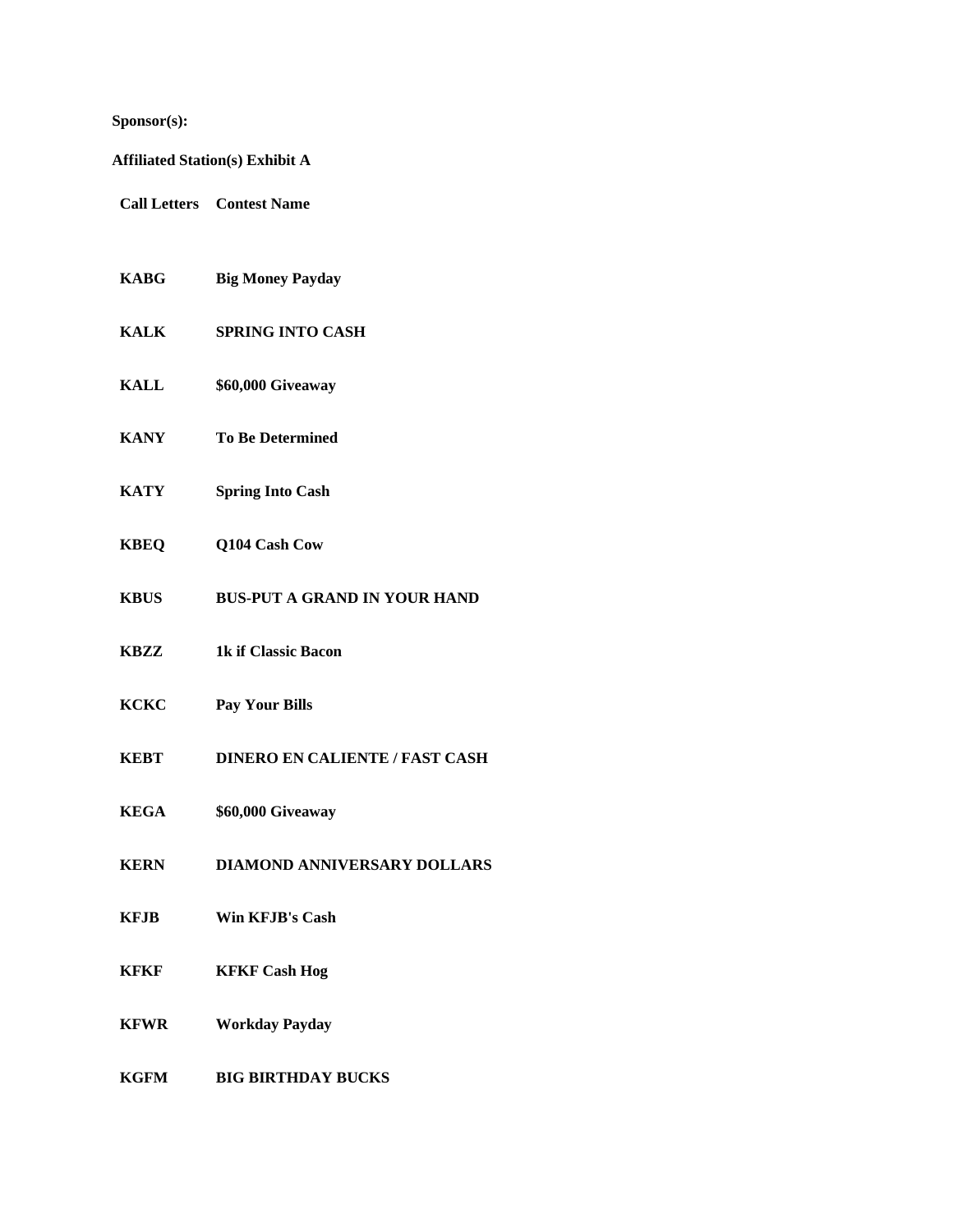# **KGRT THE KGRT 2K A DAY GIVEAWAY**

- **KHBR \$1000 A Day Giveaway**
- **KHQT Hot 103's Hot Cash Giveaway**
- **KHTI Spring Into Cash**
- **KIMP GET YOU SOME CASH**
- **KIOT Classic Rock Cash Grab**
- **KISV THOUSAND DOLLA HOLLA**
- **KJAN Ca\$hin' in with KJAN!**
- **KJFA \$1000 Spring Break Cash**
- **KJLO The K-104 1K-A-Day Giveaway**
- **KKMA WIN BIG DADDY'S MONEY**
- **KKRG Mix 105-1's Keywords for Cash**
- **KKSS The Kiss Cash Big Stacks Giveaway**
- **KKXX KEYWORD 2 CASH**
- **KKYY BIG MONEY BONANZA**
- **KLCA A Grand In Your Hand**
- **KLCI BOB's Bankroll**
- **KLIP 2K-A-Day Payroll Payout**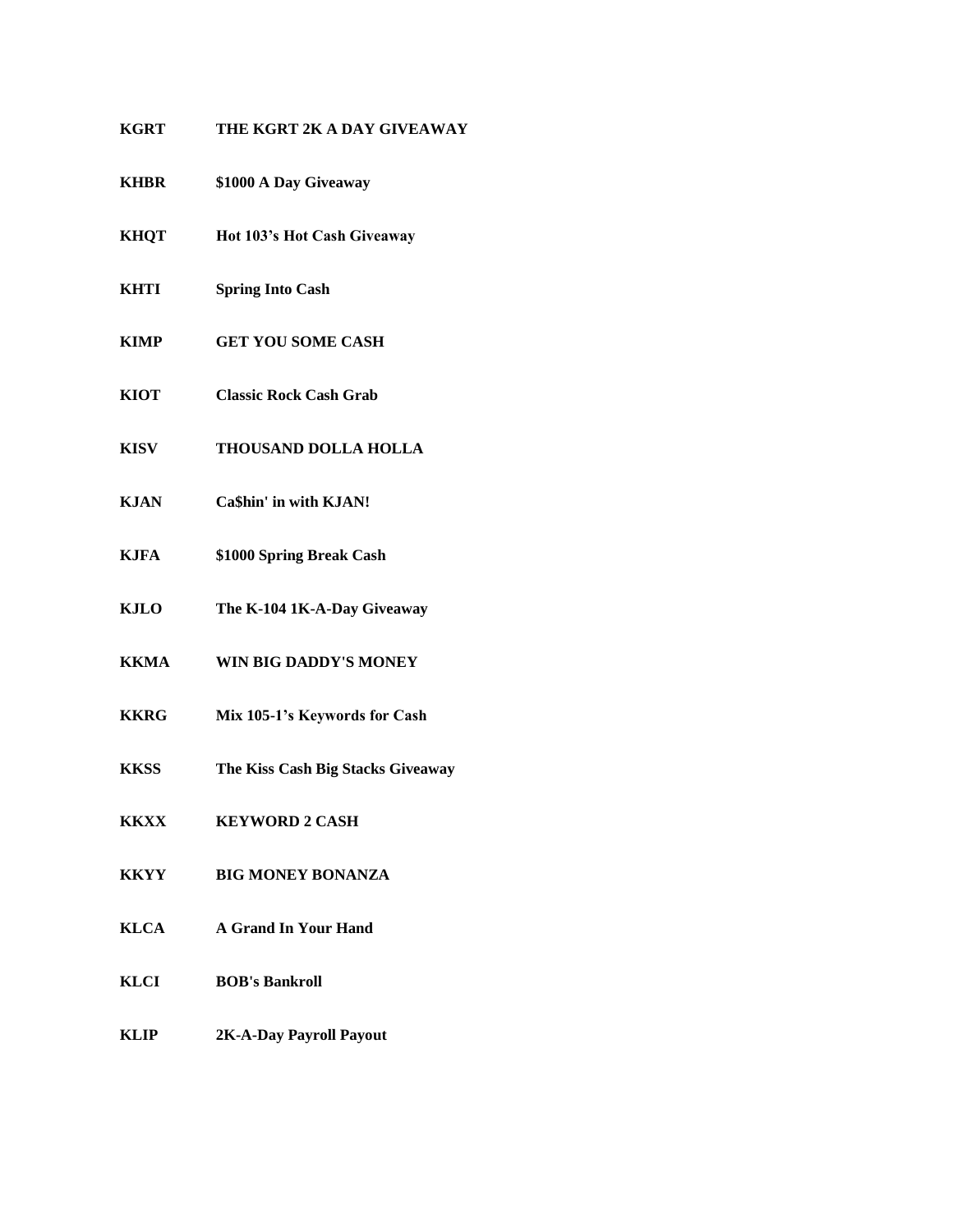| KLMI        | 2k A Day Giveaway                        |
|-------------|------------------------------------------|
| <b>KLVO</b> | <b>Depósito Directo / Direct Deposit</b> |
| <b>KMCM</b> | 97 GOLD "1K A DAY"                       |
| <b>KMLB</b> | 2 Thousand Dollar Workday Bonus          |
| <b>KMXV</b> | Mix 93.3 Free Cash Give-A-Way            |
| <b>KNAH</b> | \$1,000 Crazy Cash Giveaway              |
| <b>KNID</b> | 2K A Day Giveaway                        |
| <b>KNMZ</b> | <b>Crazy Cash Weekdays</b>               |
| <b>KODS</b> | 1k Payday                                |
| <b>KOLC</b> | <b>Ten Country Cash</b>                  |
| <b>KOYN</b> | AH SHUCKS, A THOUSAND BUCKS              |
| <b>KPLT</b> | THE MIX SPRING CASH EXTRAVAGANZA         |
| <b>KPLT</b> | <b>KPLT SPRING INTO CASH</b>             |
| <b>KQNU</b> | <b>WIN GOOGLE'S MONEY</b>                |
| <b>KQSN</b> | <b>Bob Hurley's Cash Cow Giveaway</b>    |
| <b>KRNO</b> | 1k Workday                               |
| <b>KRQX</b> | "2K A DAY" GIVEAWAY                      |
| <b>KRSY</b> | <b>Crazy Cash Weekdays</b>               |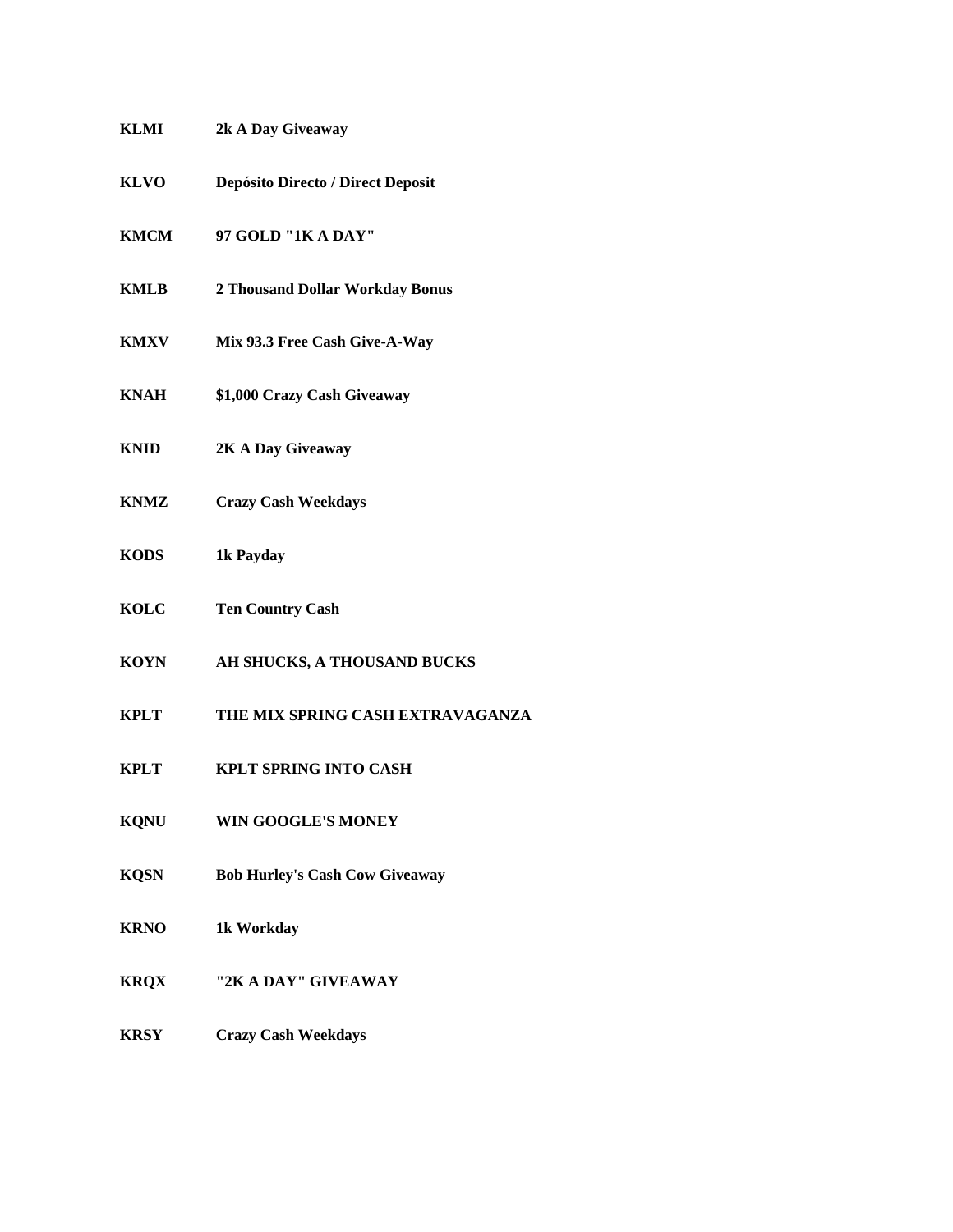| <b>KRSY</b>        | <b>Crazy Cash Weekdays</b>   |
|--------------------|------------------------------|
| <b>KRVF</b>        | <b>Workday Payday</b>        |
| <b>KSCH</b>        | <b>COUNTRY CASH</b>          |
| <b>KSCJ</b>        | 2K A DAY GIVEAWAY            |
| <b>KSCN</b>        | 2K A DAY GIVEAWAY            |
| <b>KSJB</b>        | <b>Cash Cow</b>              |
| KSJZ               | <b>Cash Code</b>             |
| <b>KSNM</b>        | <b>CLASSIC CASH GIVEAWAY</b> |
| <b>KSUX</b>        | <b>K-SUE MONEY GRAB</b>      |
| <b>KSWW</b>        | <b>To Be Determined</b>      |
| <b>KTFW</b>        | <b>Free Money Workday</b>    |
| <b>KTWF</b>        | <b>Free Money Workday</b>    |
| <b>KUDD</b>        | \$60,000 Giveaway            |
| <b>KUDD</b><br>HD2 | \$60,000 Giveaway            |
| <b>KURR</b>        | "2K A DAY" GIVEAWAY          |
| <b>KUTQ</b>        | "2K A DAY" GIVEAWAY          |
| <b>KUUU</b>        | \$60,000 Giveaway            |
| <b>KWML</b>        | KOOL CASH GIVEAWAY           |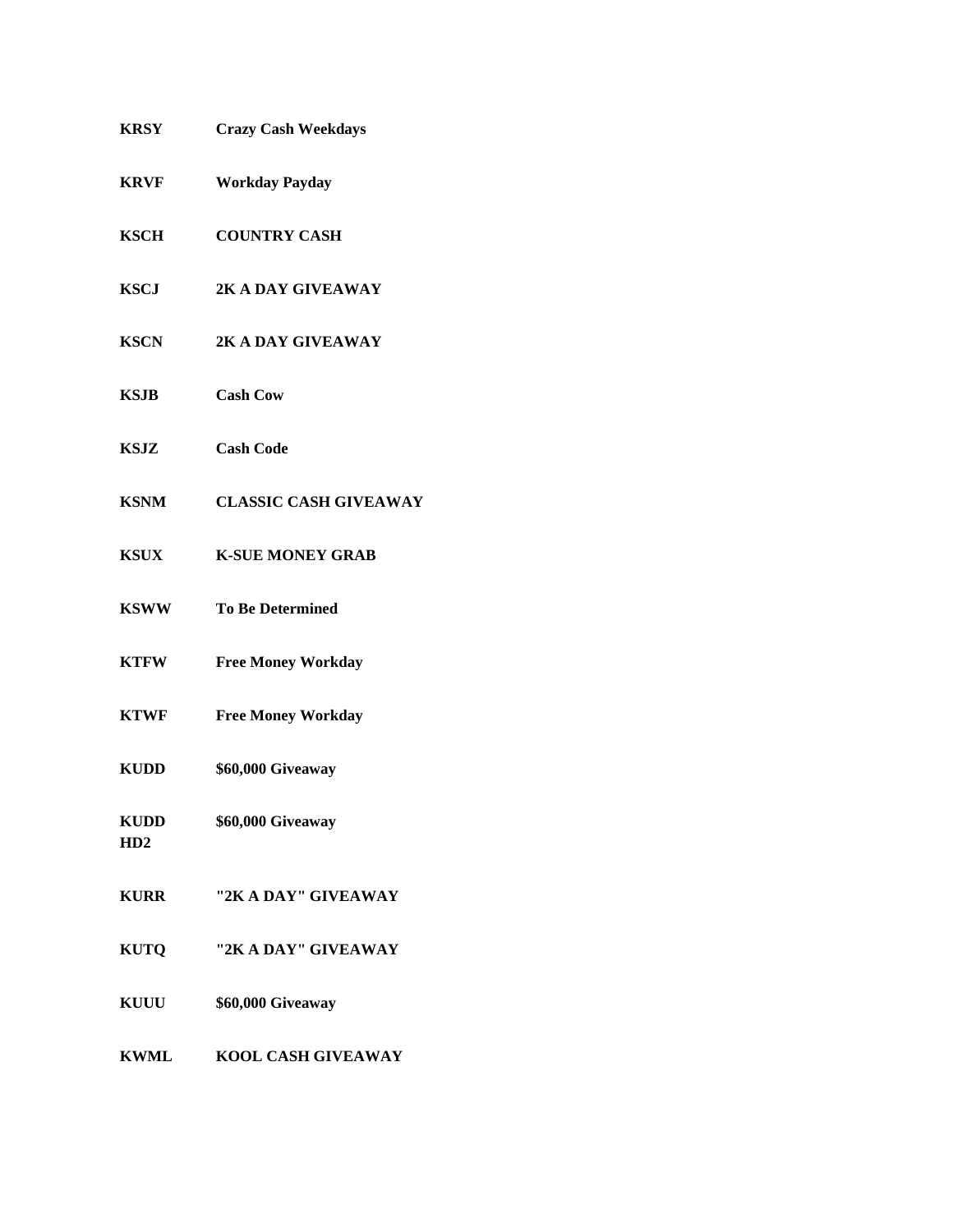| <b>KXIA</b> | <b>KIX Country Cash</b>                       |
|-------------|-----------------------------------------------|
| <b>KXRK</b> | \$60,000 Giveaway                             |
| <b>KXXO</b> | <b>Spring Fling!</b>                          |
| <b>KYMV</b> | \$60,000 Giveaway                             |
| <b>KYYO</b> | \$2K a Day "KAYO Cash"                        |
| <b>KYYO</b> | KGY's \$1,000 Payday                          |
| <b>KZTQ</b> | <b>Bob's Bucks</b>                            |
| <b>KZYN</b> | "2K A DAY GIVEAWAY"                           |
| nona        | \$1000 Triple-Cash Giveaway                   |
| <b>TNCR</b> | <b>One Thousand Dollar Daily Driver Bonus</b> |
| <b>WABT</b> | \$1,000 Pocono Cash Grab                      |
| WAFY        | \$1,000 Workday!                              |
| WAJZ        | Jamz big dollar energy                        |
| WALL        | \$1,000 Workday                               |
| <b>WANO</b> | <b>Spring Cash Giveaway</b>                   |
| <b>WBAT</b> | <b>1K BAT Money Vault</b>                     |
| <b>WBBC</b> | SWING INTO SPRING MONEY GIVEAWAY              |
| <b>WBBC</b> | SWING INTO SPRING MONEY GIVEAWAY              |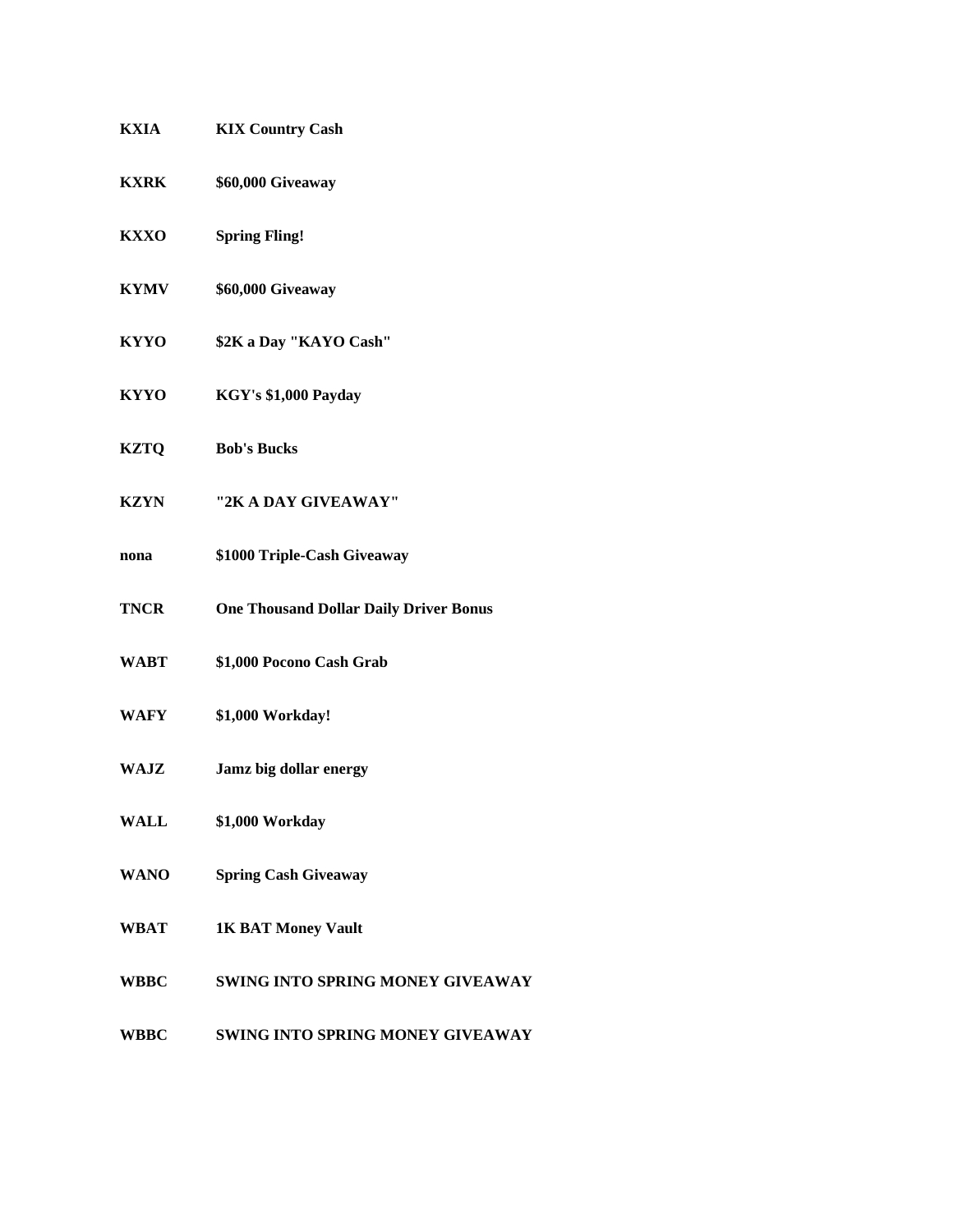## **WBBC SWING INTO SPRING MONEY GIVEAWAY**

| WBBK | 2K Payday |
|------|-----------|
|------|-----------|

- **WBBZ Bob Hurley's Cash Cow Giveaway**
- **WBFA 98.3 The Beat \$1k a Day Giveaway**
- **WBPM WBPM's Cash Payout**
- **WBTF Steve Harvey's Stacks Of Cash**
- **WBTU US93.3's 60 Thousand Dollar Cash Contest**
- **WBVX Classic Rock 92.1's Deliverance Dollars**
- **WCBF Bigfoot Bucks**
- **WCBF Fat Stacks of Cash**
- **WCCM LatinX Cash Giveaway**
- **WCCS Thousand-Dollar-Workday**
- **WCDA Win Mandy and Jimmy's Cash**
- **WCGQ The Q107.3 \$1k a Day Giveaway**
- **WCJC Cabin Fever Cash Reliver**
- **WCKM CALL FOR CASH**
- **WCOO THANK YOU FOR BEING A FRIEND**
- **WCPA Passport's Magical Money Tour**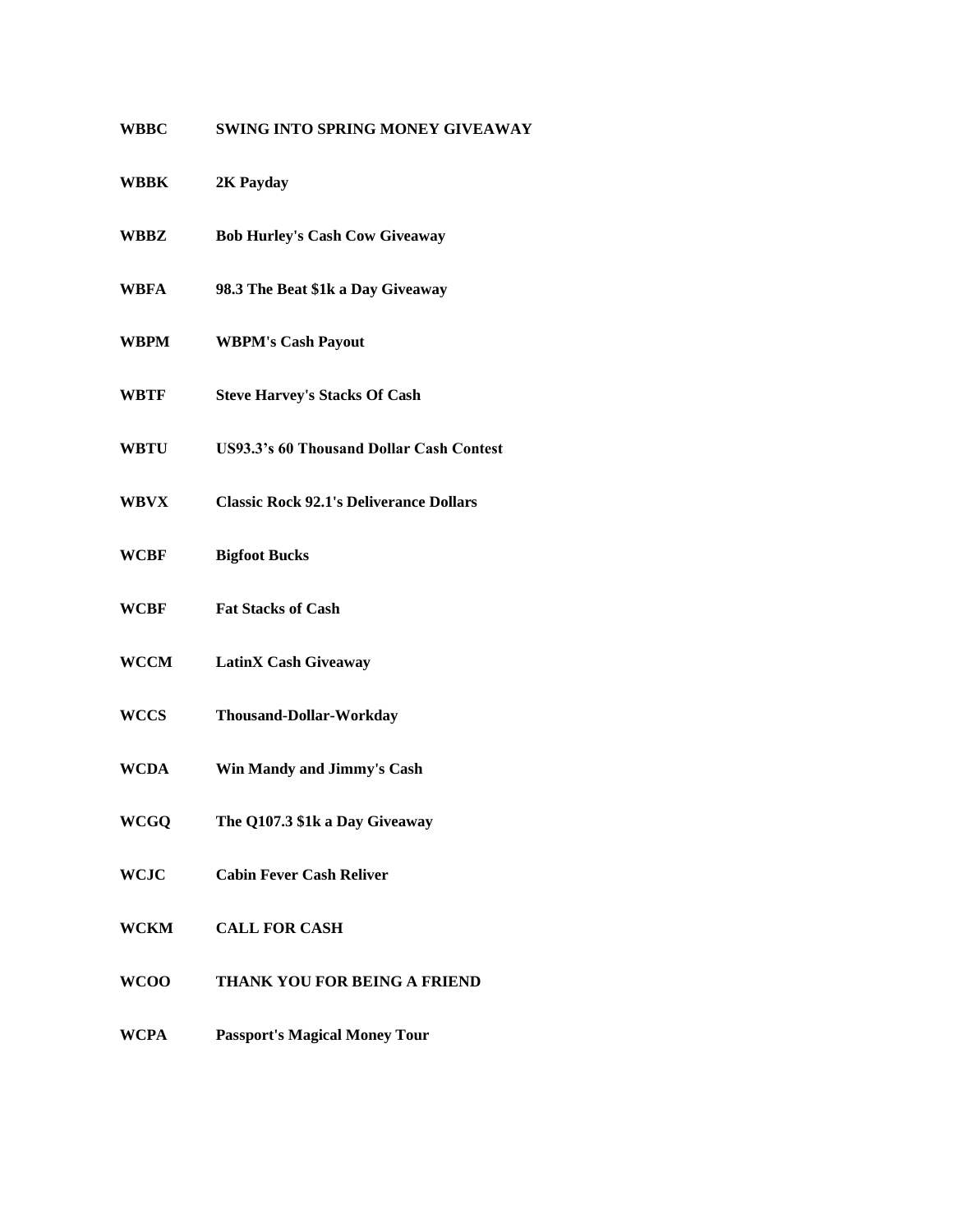| WCPV        | <b>Win Bobby's Money</b>          |
|-------------|-----------------------------------|
| <b>WCQL</b> | HITS 959 HOT CASH GIVEAWAY        |
| <b>WDAD</b> | <b>Thousand-Dollar-Workday</b>    |
| <b>WDLC</b> | \$1,000 Country Cash              |
| <b>WDVT</b> | \$1000 Cash Payday                |
| WEAV        | The Games' "Show Me The Money"    |
| WEBL        | 2K a Day Give-a-way               |
|             | <b>WEBLFM</b> 2k a Day Give-a-way |
| <b>WEBR</b> | \$2k A Day Giveaway               |
| <b>WECB</b> | 2K a Day Giveaway                 |
| WECZ        | Thousand-Dollar-Workday           |
| WEJZ        | THOUSAND-DOLLAR-WORKDAY PAYDAY    |
| WENI        | <b>Bigfoot Bills</b>              |
| WENY        | <b>Magic Keywords</b>             |
| <b>WEZF</b> | <b>Cabin Fever Reliever</b>       |
| WFDL        | 2K A Day                          |
| WFFG        | \$1000 Green Giveaway             |
| WFJX        | <b>Enter and Win Spring Cash!</b> |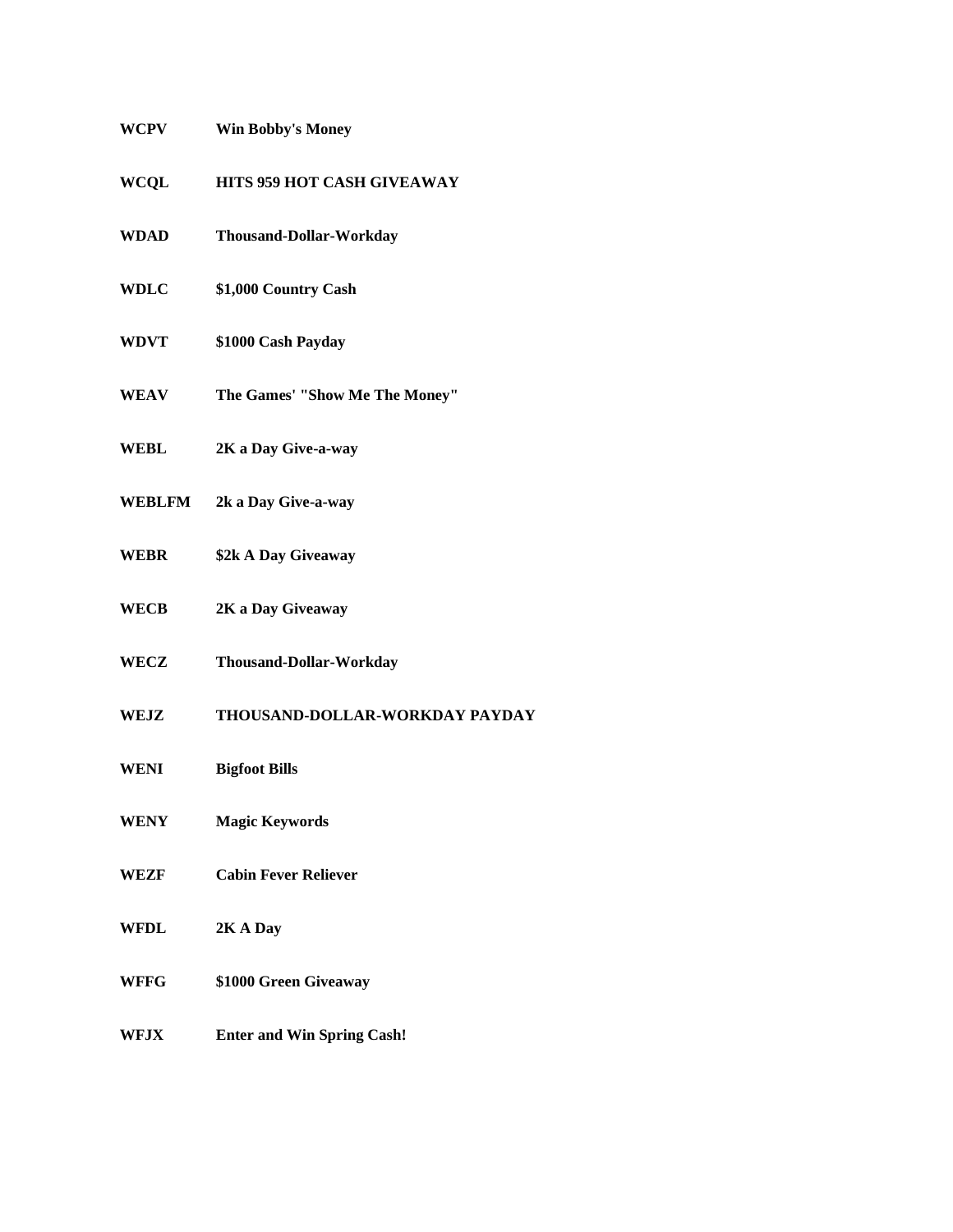| WFLY        | <b>Cash GRAB</b>                           |
|-------------|--------------------------------------------|
| <b>WFMW</b> | WFMW double thousand dollar a day giveaway |
| WFRQ        | \$2K a Day Giveaway                        |
| WFXY        | <b>Spring Cash Giveaway</b>                |
| WGHQ        | \$1000 Cash Payday                         |
| WGKS        | <b>Thousand Dollar Workday Payday</b>      |
| WGLD        | <b>Spring Into Cash</b>                    |
| <b>WGNE</b> | <b>Commercial Free Cash</b>                |
| <b>WGRQ</b> | Superhits \$1,000 Day give away            |
| WGRX        | Thunder \$1000 a Day Give away             |
| WGUF        | <b>Thousand-Dollar-Workday</b>             |
| WHGM        | <b>Spring Into Cash</b>                    |
| WHJB        | <b>Thousand-Dollar-Workday</b>             |
| <b>WHNR</b> | Boss Hogg's Big Cash Grab [will update]    |
| WHPY        | <b>Spring Cha-Ching</b>                    |
| WHSB        | \$1,000 Payday on the Bay                  |
| WHTF        | <b>The Sizzlin' Stimulus</b>               |
| <b>WHUD</b> | <b>Cash Grab</b>                           |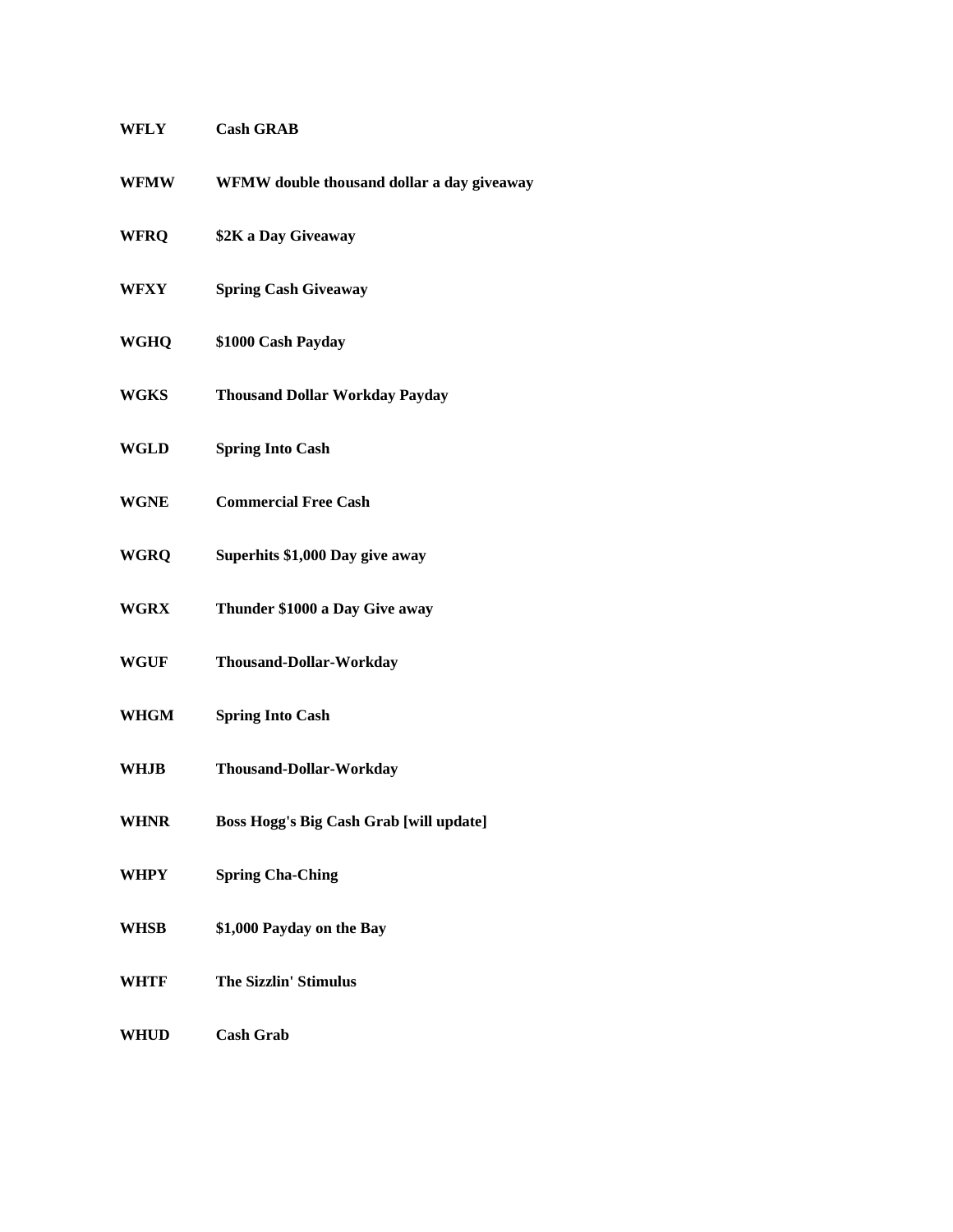| WHYA        | \$2K a Day Giveaway                            |
|-------------|------------------------------------------------|
| WIFT        | <b>Bigfoot's Bucks</b>                         |
| WIGY        | 2K A Day Workday                               |
| <b>WILN</b> | <b>TBD</b>                                     |
| <b>WINU</b> | <b>Cash Grab</b>                               |
| WJEN        | \$1000 Cash Payday                             |
| W.IFX       | The HOT1079 Pump Payoff                        |
| WJFX        | The Steve Harvey Spring Stimulus Package       |
| WJFX        | <b>Breakfast Club Cash</b>                     |
| <b>WJGO</b> | <b>Thousand-Dollar-Workday</b>                 |
| <b>WJJR</b> | \$1000 Cash Payday                             |
| WJRL        | <b>Money for Nothing</b>                       |
| WJST        | <b>Ten Grand in Your Hand</b>                  |
| <b>WKBE</b> | \$1000 Cash Payday                             |
| <b>WKCN</b> | The Kissin' 99.3 \$1k a Day Giveaway           |
| WKEY        | The ALCOVA Mortgage \$2000 A Day Cash Giveaway |
| WKFY        | \$2K a Day Giveaway                            |
| WKHQ        | \$2,000 A Day Giveaway                         |
|             |                                                |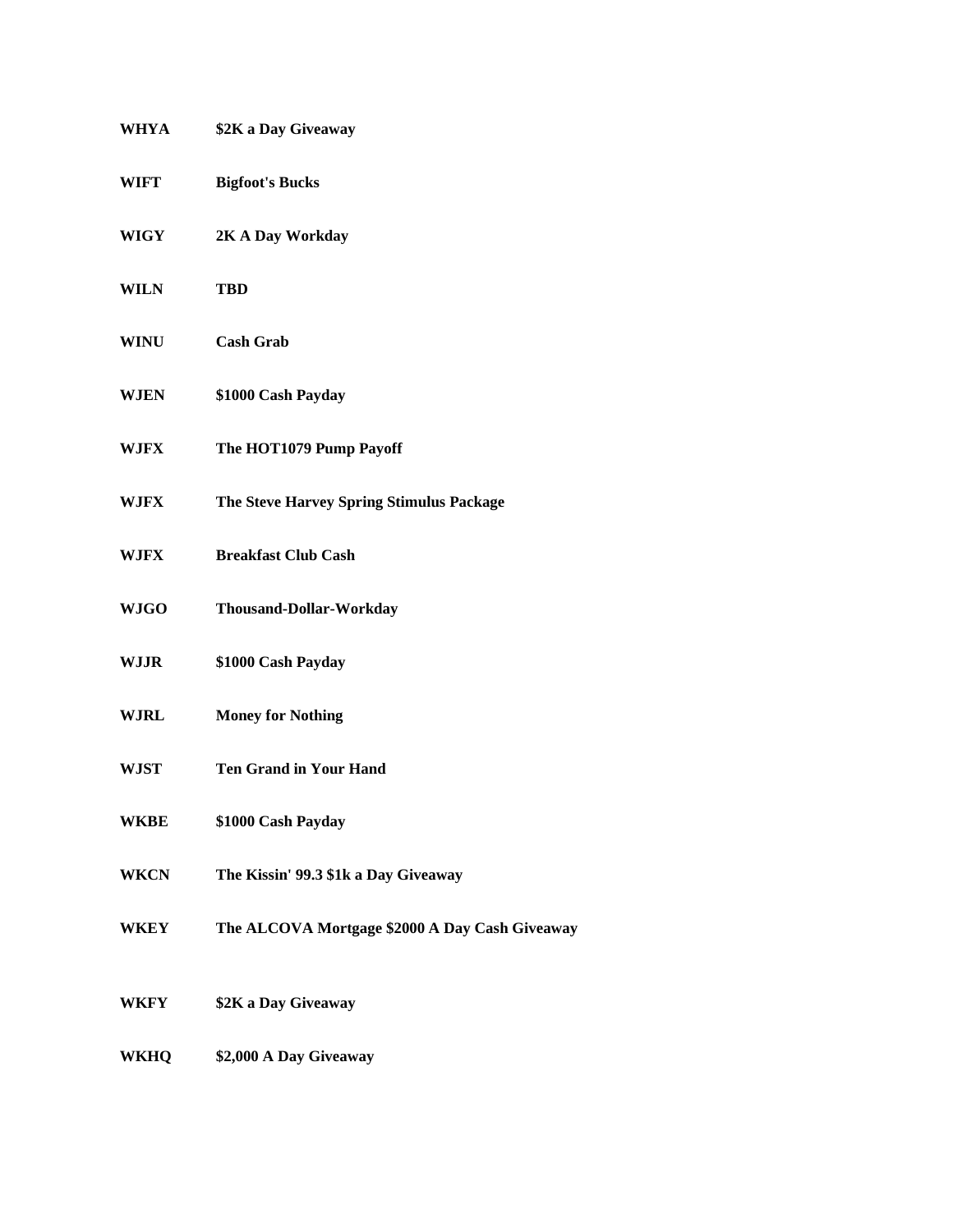| <b>WKLC</b> | <b>Rock105's Keyword for Cash Contest</b>  |
|-------------|--------------------------------------------|
| WKLI        | The Cat's cash kitty                       |
| <b>WKQL</b> | Thousand-Dollar-Workday                    |
| <b>WKTG</b> | WKTG double thousand dollar a day giveaway |
| WKZK        | The Cash Payday                            |
| <b>WLCY</b> | <b>Thousand-Dollar-Workday</b>             |
| WLJE        | <b>Spring into Cash</b>                    |
| WLTJ        | Q929 Thousand Dollar Quick Cash            |
| <b>WLXO</b> | HANK-FM's Keyword for Cash Contest         |
| <b>WMDC</b> | <b>The Great Cash Contest</b>              |
| <b>WMTT</b> | <b>Met Money</b>                           |
| <b>WMVX</b> | Valley 989 Cash Giveaway                   |
| <b>WMWZ</b> | 1K Money Rush                              |
| <b>WMXE</b> | <b>Spring Into Cash Contest</b>            |
| <b>WNBZ</b> | <b>Win \$1000</b>                          |
| WNGZ        | <b>Wingz Wad of Cash</b>                   |
| WNKI        | <b>Keyword to Cash</b>                     |
| <b>WNNW</b> | <b>Power Cash Giveaway</b>                 |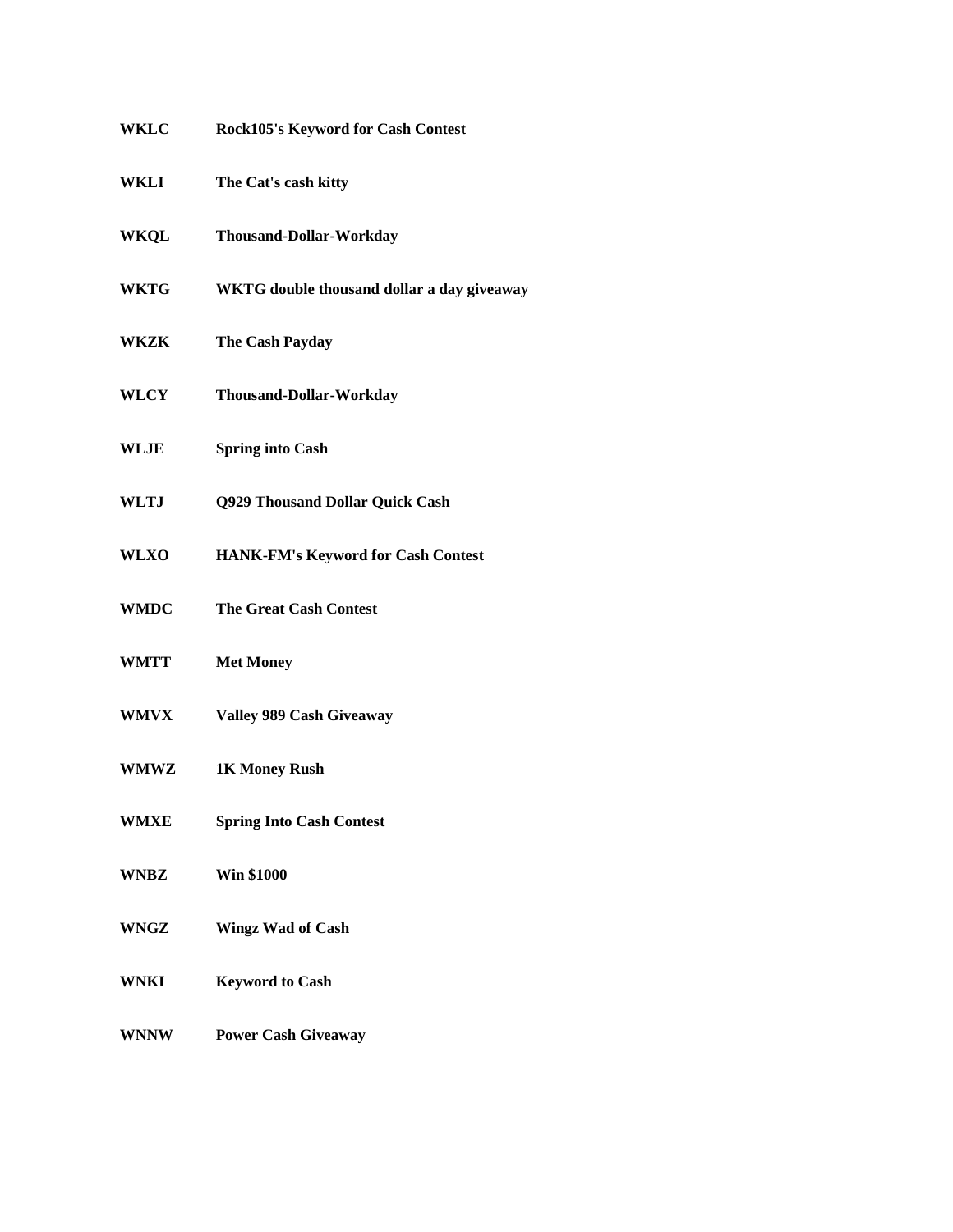| <b>WNRV</b> | \$2K a Day Giveaway                            |
|-------------|------------------------------------------------|
| <b>WNYQ</b> | \$1000 Cash Words                              |
| <b>WOXO</b> | 3k A Day Workday                               |
| WPHD        | <b>Cool Cash</b>                               |
| WPIA        | 12 Hits In A Row 12K Giveaway                  |
| WPIE        | <b>Listen to Win</b>                           |
| WPQP        | <b>Pop's Spring Cha-Ching</b>                  |
| <b>WPXC</b> | \$2K a Day Giveaway                            |
| WPXZ        | Thousand-Dollar-Workday                        |
| <b>WQMU</b> | Thousand-Dollar-Workday                        |
| <b>WQTL</b> | <b>Spring into Cash</b>                        |
| <b>WRHL</b> | <b>Spring Cash Giveaway</b>                    |
| WRLD        | 95.3 Smooth R&B \$1k a Day Giveaway            |
| <b>WRON</b> | The ALCOVA Mortgage \$2000 A Day Cash Giveaway |
| <b>WROW</b> | cash grab                                      |
| <b>WRRK</b> | <b>BOB's 1K Payday</b>                         |
| WRSV        | <b>CHOICE FM'S QUICK LICK</b>                  |
| <b>WRZK</b> | 2K A Day Free Cash                             |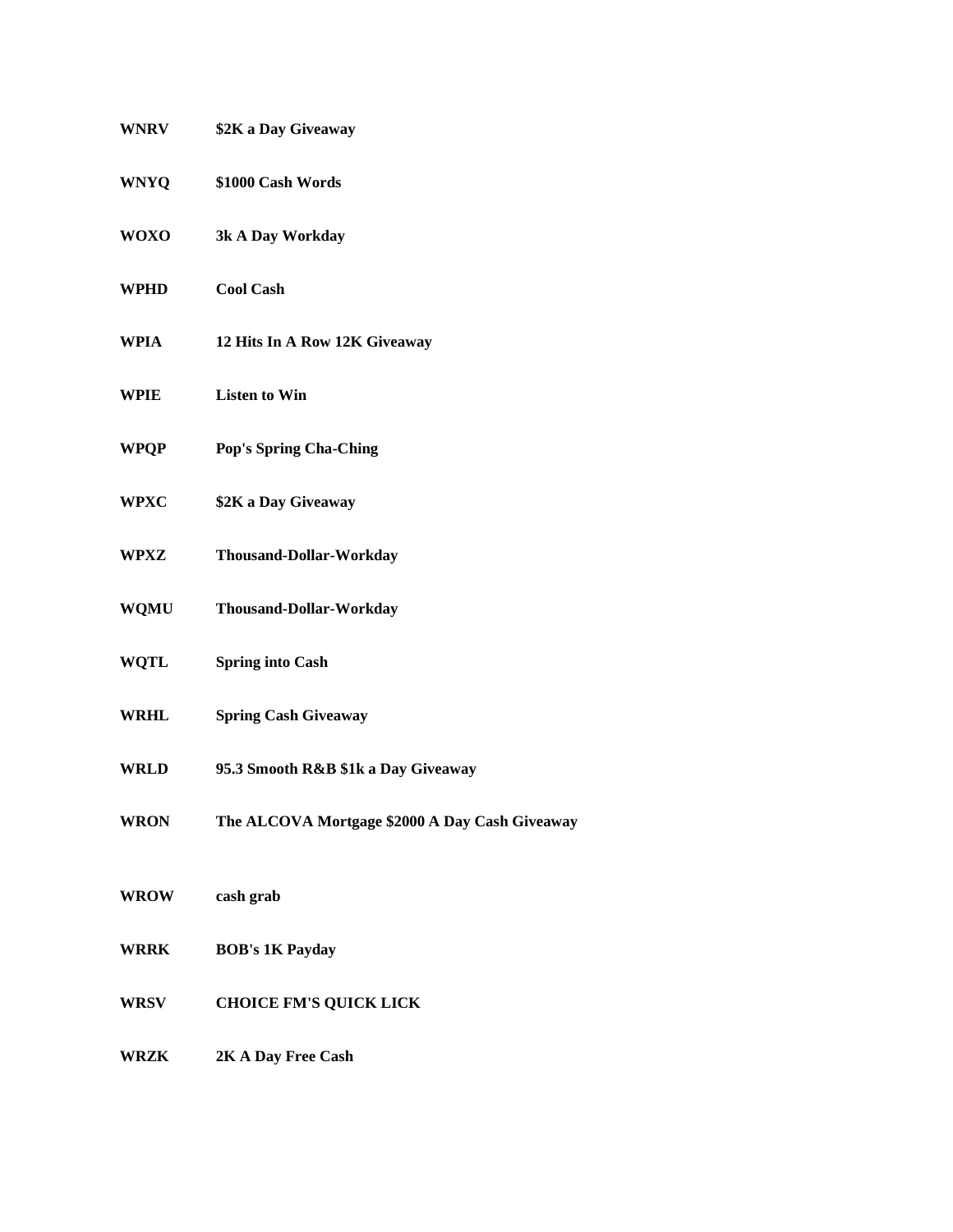| <b>WSGL</b> | <b>Thousand-Dollar-Workday</b>                |
|-------------|-----------------------------------------------|
| <b>WSHH</b> | THOUSAND-DOLLAR-WORKDAY                       |
| <b>WSJD</b> | The contest                                   |
| <b>WSLC</b> | \$60,000 Star Country Cash Grab               |
| <b>WSLQ</b> | Q99's \$2,000 Workday Pay Day                 |
| <b>WSPK</b> | <b>Pay Your Bills</b>                         |
| <b>WTCX</b> | <b>Rockin' Cash Give Away</b>                 |
| <b>WTFM</b> | 2K A Day Workday Payday                       |
| <b>WTOB</b> | <b>WTOB's 75th Anniversary Surprise Party</b> |
| <b>WUDE</b> | <b>Free Money Vault</b>                       |
| <b>WUUF</b> | <b>Country Cash</b>                           |
| <b>WVBE</b> | <b>ViBE's 2K A Day Cashflow Contest</b>       |
| <b>WVEK</b> | 2K A day Cash Giveaway                        |
| <b>WVFT</b> | <b>TBD</b>                                    |
| <b>WVMT</b> | <b>Morning Drive Money</b>                    |
| <b>WVTK</b> | 2K Cash Grab                                  |
| <b>WWCT</b> | <b>CT 10K</b>                                 |
| <b>WWEG</b> | \$1,000 Workday                               |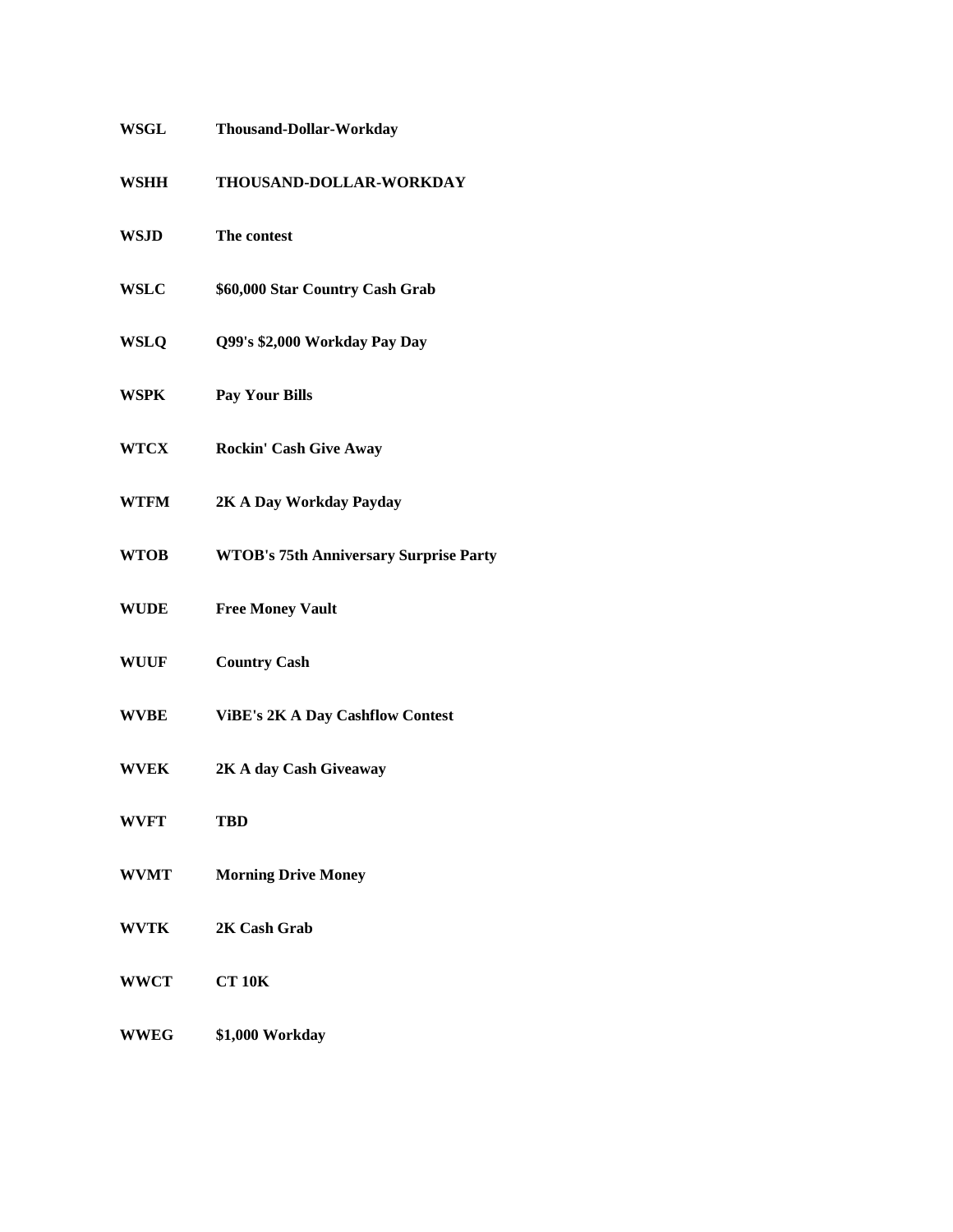| <b>WWFW</b> | <b>Wayne's Words</b>                |
|-------------|-------------------------------------|
| <b>WWGR</b> | <b>Commercial Free Cash</b>         |
| <b>WWLY</b> | <b>TBD</b>                          |
| <b>WWOF</b> | The Howlin' Cash Grab               |
| <b>WWSC</b> | <b>CLASSIC CASH GIVEAWAY</b>        |
| <b>WXEX</b> | <b>A Grand In Your Hand</b>         |
| <b>WXHC</b> | The Cash Cow!                       |
| <b>WXKE</b> | 963XKE's \$60,000 Classic Rock Cash |
| <b>WXPK</b> | <b>Peak Cash Grab</b>               |
| WXRD        | <b>Spring into Cash</b>             |
| WXTY        | <b>The Tally Cash Stimulus</b>      |
| <b>WXXC</b> | The 1K Cash Stash                   |
| WXXX        | The 95 Triple X Cash Grab           |
| <b>WXZO</b> | The Me Money Jackpot                |
| <b>WYBB</b> | <b>MY ROCK 98'S WEEKDAY PAYDAY</b>  |
| <b>WYBO</b> | The Cash Payday                     |
| <b>WYGR</b> | <b>Country Cash</b>                 |
| <b>WYJB</b> | \$1000 At Work Pay Day              |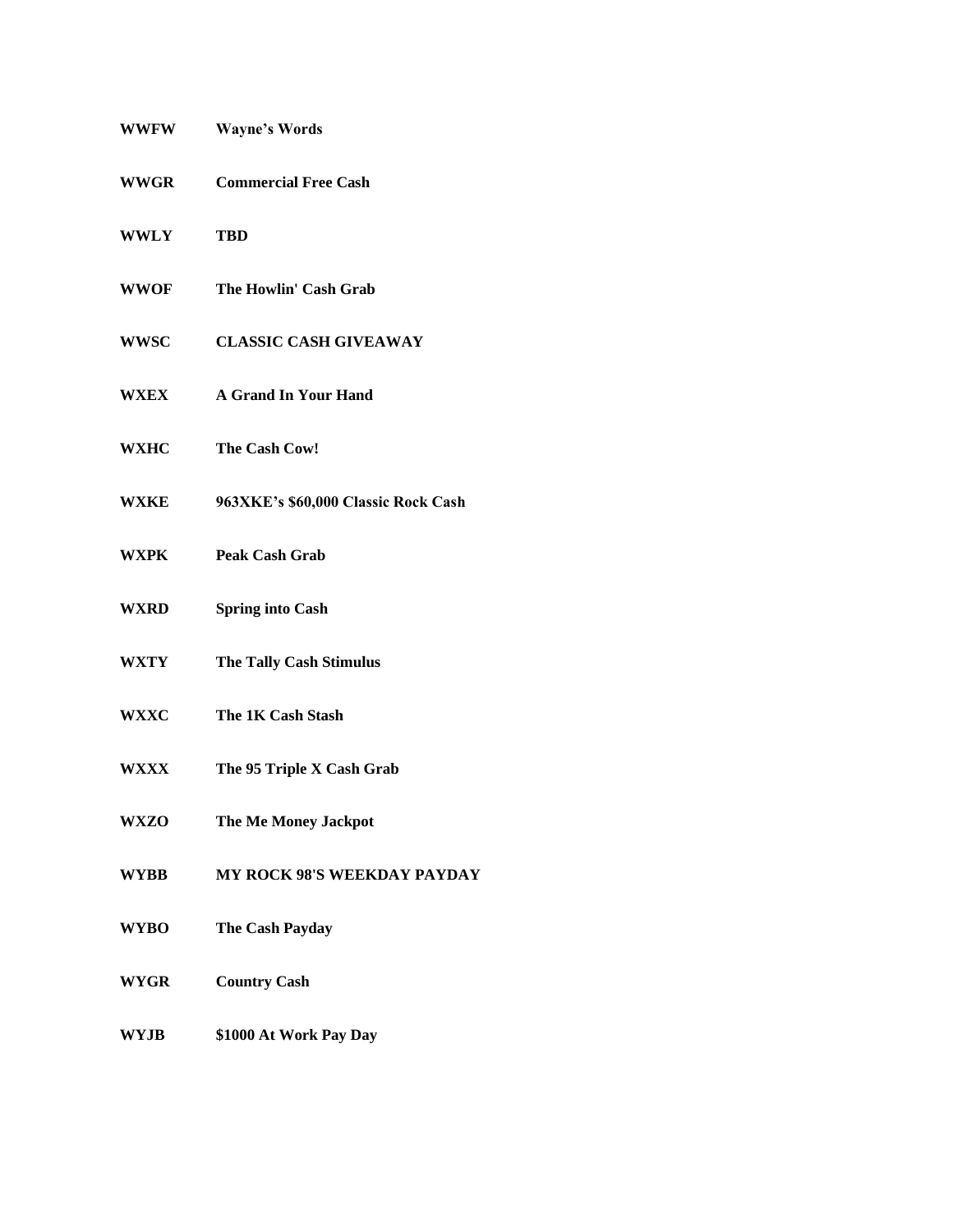| <b>WYNY</b> | 2k a Day Giveaway                  |
|-------------|------------------------------------|
| <b>WYOO</b> | TBD                                |
| <b>WYOT</b> | <b>Spring Cash Giveaway</b>        |
| <b>WYYX</b> | <b>TBD</b>                         |
| <b>WZBB</b> | <b>The Thousand Dollar Pay Day</b> |
| <b>WZPN</b> | <b>Win Mattson's Money!</b>        |
| <b>WZRT</b> | \$1000 cash payday                 |
| <b>WZVN</b> | <b>Spring into Cash</b>            |
| <b>WZWZ</b> | 1K Z-Pay                           |

**Vipology IBA Guerriero & Guerriero Law Firm (Exhibit B)**